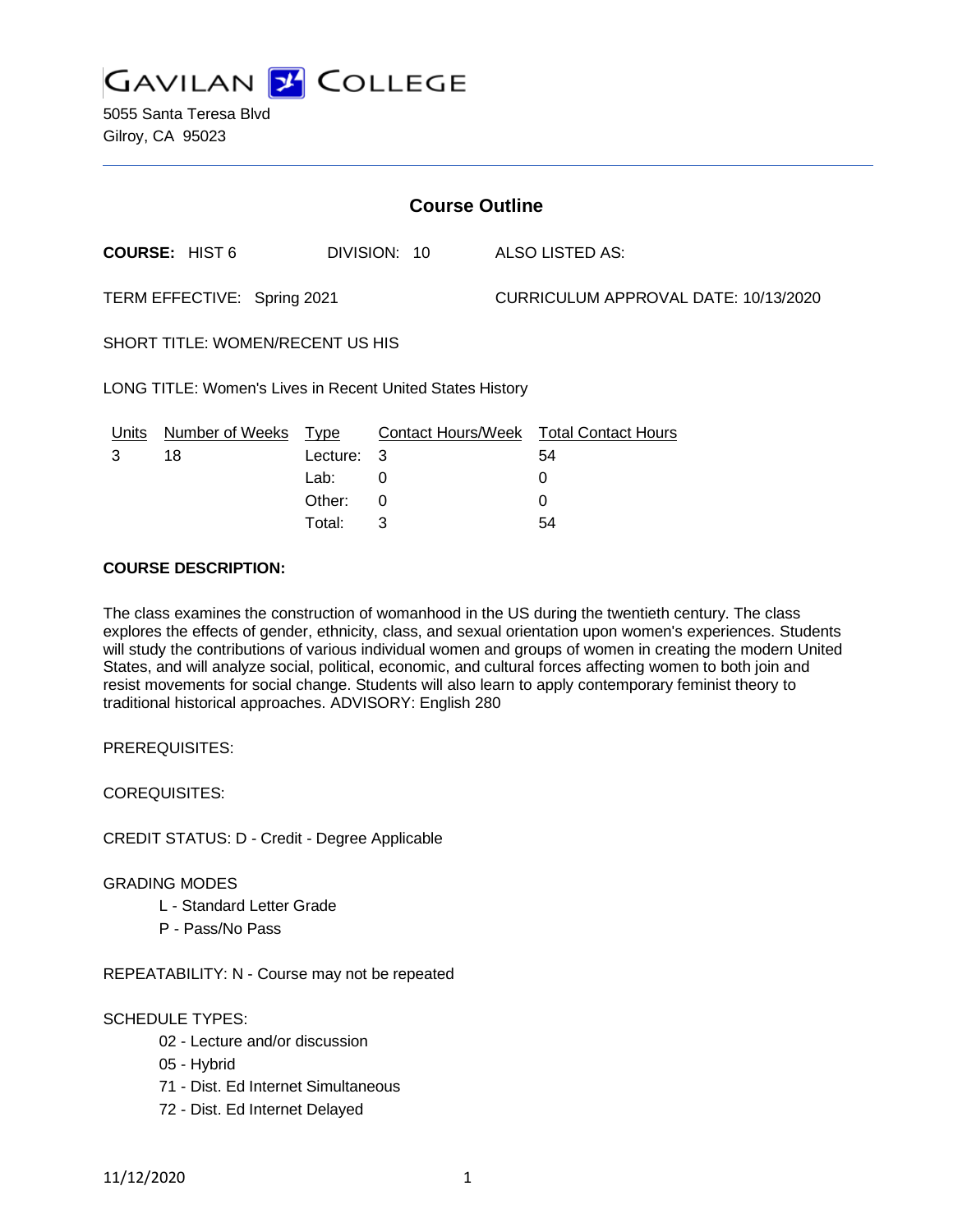# **STUDENT LEARNING OUTCOMES:**

By the end of this course, a student should:

1. Distinguish, evaluate, and contrast roles played by women in US history at different times

2. Analyze the effects of gender, ethnicity, class, and sexual orientation upon individual women and upon women in social groups

3. Relate changes in women's lives to social, political, and economic changes in the United States

4. Develop and refine varied research skills, using women's history topics to look deeply and broadly at how women defined the various issues studied through primary and secondary scholarly sources.

# **CONTENT, STUDENT PERFORMANCE OBJECTIVES, OUT-OF-CLASS ASSIGNMENTS**

## Curriculum Approval Date: 10/13/2020 **DE MODIFICATION ONLY**

CONTENT 4 HOURS: The patterns for women's lives, circa 1900.

PERFORMANCE OBJECTIVES: Students will explain the limitations and possibilities for

women of 19th century United States. Students will research and explain the expectations placed upon women as wives, mothers, homemakers, and private sphere figures. Students categorize the

difficulties undergone by women who tried to break the patterns and live socially useful or prominent lives.

CONTENT 6 HOURS: Radicals and revolutionaries.

## PERFORMANCE OBJECTIVES:

Students will contrast socially approved women with women who had radical ideas about marriage, money, and society in order to frame both the extremes in women's behavior and the norms. Students will

assess the personal lives of prominent women leaders in the early 20th century to determine their measures of control over their own destinies. Students will assess the impacts of education,

opportunity, travel, and social interaction upon women of different backgrounds, and examine the contributions some women were allowed to make in some academic and public spheres.

CONTENT 6 HOURS: The vote won.

PERFORMANCE OBJECTIVES: Students will relate the history of the suffrage movement to larger social issues, and will examine the radical and

reformist wings of the campaign. Students will assess the suffrage campaign's tactics and arguments, and will be able to explain the factors that for so long delayed the suffrage for women. Students

will compare regional variations in suffrage law, and will be able to evaluate the ways in which the vote has aided women as a social group, as well as the ways in which the vote has failed to live up

to expectations of early activists. Students will compare how different groups of women have used or not used the vote. OUT OF CLASS ASSIGNMENTS: Students will read articles covering the social,

political and cultural distress the 19th amendment placed on women. Students will write a reflection on a radical or reformist campaign.

CONTENT 3 HOURS: Battle for birth control and reproductive self determination.

## PERFORMANCE

OBJECTIVES: Students will list pioneers in the battle for birth control, and discuss the issues and values that blocked its widespread adoption. Students will assess the impact that inexpensive, low

cost birth control has had upon the prospects of individual women and upon women as a social group. Students will evaluate the ways in which the medical profession aided and blocked the dissemination

of birth control and other reproductive technologies. Students will discuss current reproductive technologies in an effort to formulate their own bills of reproductive rights.

CONTENT 3 HOURS: Smashes, crushes, and lesbian life in the early part of the century.

PERFORMANCE OBJECTIVES: Students will examine the continuum of women's

emotions towards other women, and discuss issues of terminology in describing historical relationships as lesbian relations. Students will evaluate the impact of women's love for other women upon the

worlds of arts and academics. Students will enumerate the strategies that allowed lesbians and lesbian couples to survive and thrive in isolation and within community. Students will debate the

politics of choosing to be "out" vs. closeted for various women.

CONTENT 3 HOURS: The Great Depression: poverty, gender, and the federal government.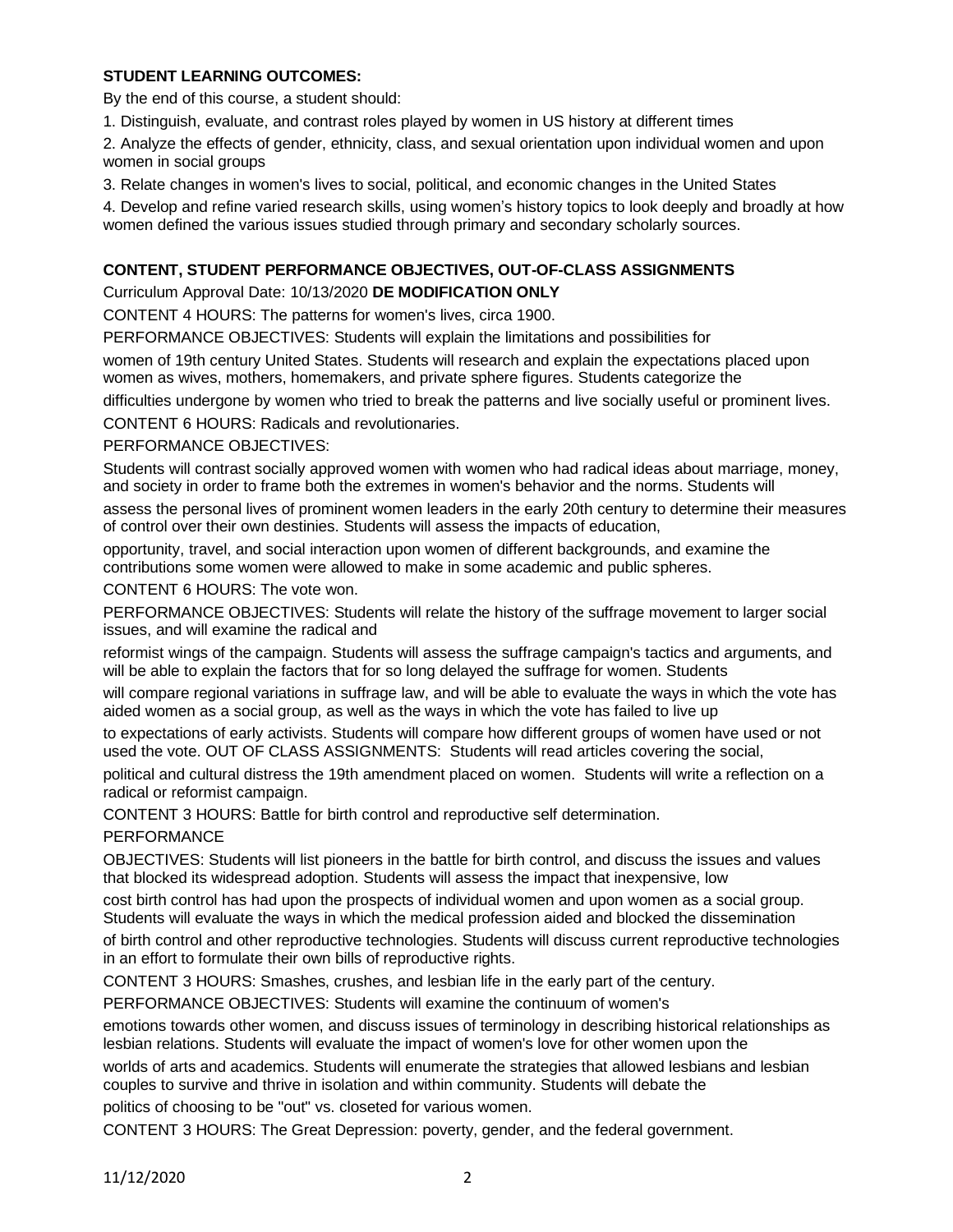## PERFORMANCE OBJECTIVES:

Effects upon women and girls of the Great Depression will be discussed in detail, as will the effects of government

intervention upon the lives of women. Students will analyze information about women and poverty, women and alcoholism, and the medical diagnosis of women as insane in an attempt to understand how

women coped with great social stresses. Students will analyze the great self-help movements of the 1930s in an attempt to understand women's views and changing roles. Students will assess changes in

government policy as they affected indigenous and African-American women.

CONTENT 6 HOURS: World War II.

PERFORMANCE OBJECTIVES: Students will examine how Cult of True Womanhood ideology was employed during World

War II; students evaluate the varying roles of women according to class and gender. Students will assess the contributions of women to the war effort, and will explain the dynamics of childcare and

rationing as they affected the US family unit.

CONTENT 3 HOURS: The Cold War and the problem that had no name.

PERFORMANCE OBJECTIVES: Students will use feminist analysis to discuss how geo-political tensions were

ignited in the post war period; student will examine women's roles in the 1950s to understand major differences between communities of white, African-American, and other women. Students will discuss &

debate concepts of female attractiveness, health, beauty and fitness as they have developed since the 1950s. OUT OF CLASS ASSIGNMENTS: Students will read historical texts from this period (Feminine

Mystique) and compose a response that details the internal struggles that women face at this time and steps they took to empower themselves.

CONTENT 9 HOURS: The women's movement: Second Wave.

PERFORMANCE

OBJECTIVES: Students will appraise the origins of the rebirth of a feminist movement in the 1960s, and will look at the political and economic conditions that made the movement so powerful. Students

will practice basic tools feminist movement tools such as consciousness-raising groups, zap actions, consensus decision making, and criticism/self criticism. Students will trace the development of

several contemporary movements--women's spirituality, the movement for economic equity, ecofeminism, women's political rights--from their origins. Students will assess the contributions that the

movement for the rights of lesbians has made towards greater independence for all women.

CONTENT 9 HOURS: Contemporary issues.

PERFORMANCE OBJECTIVES: Students will report on a contemporary issue of their choice. Students

will use original research and class material to shed light upon the history of the issue or of a group of women, and will discuss how the issue or issues affect or shape women today. Students will

review course material to prepare for

HOURS 2: Final Exam

#### **METHODS OF INSTRUCTION:**

Lecture, role plays, panel discussions, research, AV materials, group work, field work, optional field trips, groups projects.

OUT OF CLASS ASSIGNMENTS:

Required Outside Hours: 80

Assignment Description: Students will respond to readings and/or class themes with short essays

Required Outside Hours: 28

Assignment Description: Students will conduct research, field studies, or oral history interviews on class themes to learn how real women navigated issues and obstacles, and write related research-based papers on their findings.

#### **METHODS OF EVALUATION:**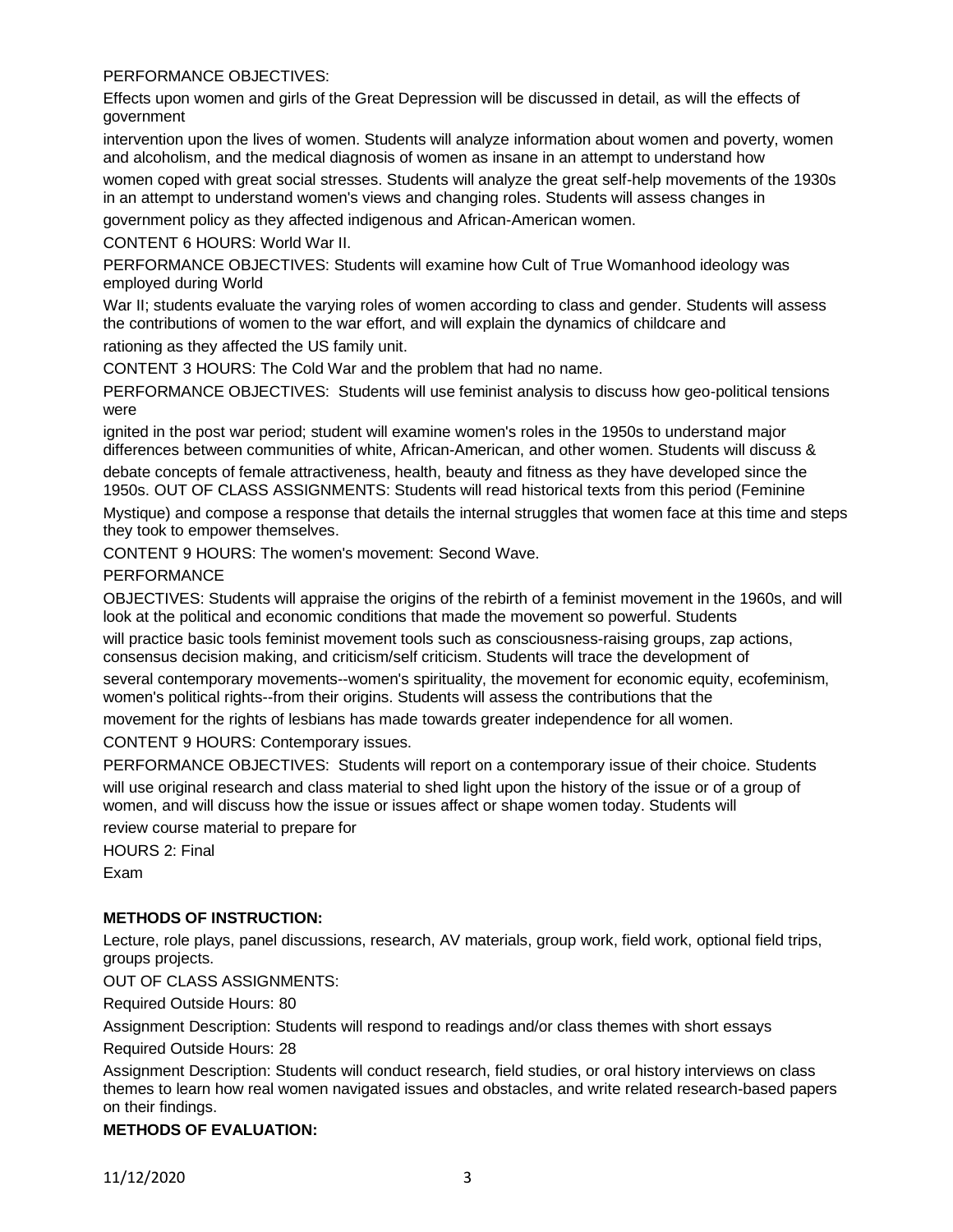Writing assignments Percent of total grade: 70.00 % 40% - 60% Written homework; Reading reports; Essay exams; Term papers Problem-solving assignments Percent of total grade: 10.00 % 10% - 30% Field work; Quizzes; Exams Skill demonstrations Percent of total grade: 10.00 % 5% - 10% Field work Objective examinations Percent of total grade: 10.00 % 5% - 20% Multiple choice; True/false; Completion

### **REPRESENTATIVE TEXTBOOKS:**

Nancy Woloch. "Modern American Women" or other appropriate college level text.. NY: McGraw Hill,2001. This book is a classic in the field of Women's History. Susan Ware is the gold standard for her books on US women's history. She specializes in excellent, inclusive document collections that have superbly-written introductory essays. Both are important for anyone using primary source documents, and they never age. History classes today use primary sources, usually collected in books like Ware's with explanatory essays. It is nonsensical to require that primary source history books be written in the past five years when her collections are so good; any omissions can be easily supplemented with web or copied readings, and primary source documents do not go out of date.

ISBN: 0072418206

Reading Level of Text, Grade: 14 Verified by: Leah Halper

Required Other Texts and Materials

Through Women's Eyes: An American History with Documents Fifth Edition by Ellen Carol DuBois (Author), Lynn Dumenil

## **ARTICULATION and CERTIFICATE INFORMATION**

Associate Degree:

GAV C2, effective 202070 GAV D2, effective 202070

GAV F, effective 202070

CSU GE:

CSU C2, effective 202070 CSU D, effective 201570

CSU D2, effective 202070

CSU D4, effective 201470

CSU D6, effective 201470

#### IGETC:

IGETC 3B, effective 202070 IGETC 4F, effective 202070

#### CSU TRANSFER:

Transferable CSU, effective 202070

#### UC TRANSFER:

Transferable UC, effective 202070

#### **SUPPLEMENTAL DATA:**